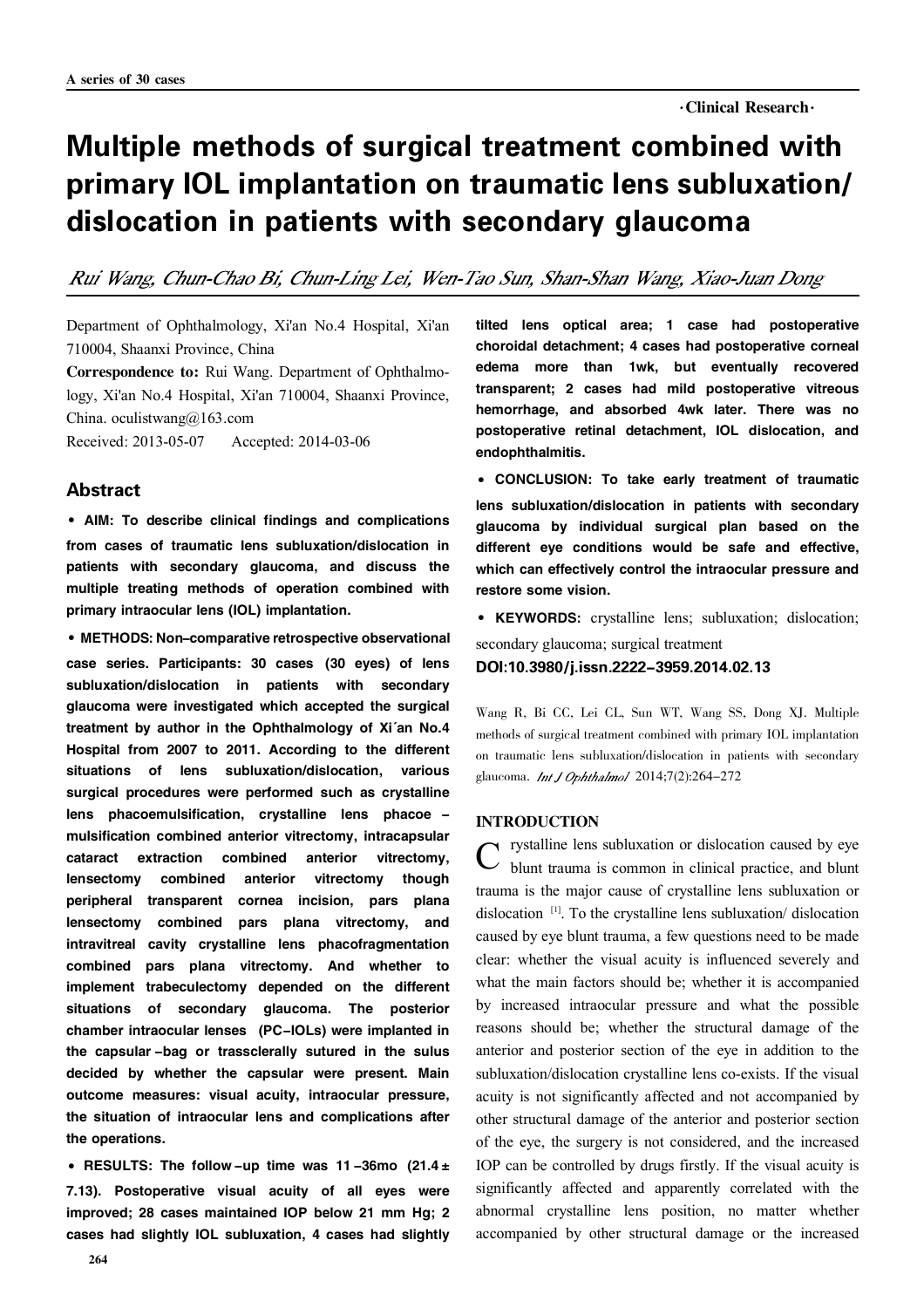intraocular pressure, most of them require surgical treatment, and other structural damage can be dealt with at the same time. If the crystalline lens position is extremely abnormal and the lens position-induced glaucoma co-exists, the significance of the surgical treatment will become more apparent. In fact, with improvements in surgical technology and requirements of people to improve the quality of life, the attitude about the treatment of lens dislocation has become relatively positive, unlike the earlier period that the drug therapy is considered firstly and the surgical treatment is considered secondly  $[2]$ . At present, there are many surgical methods to treat the lens subluxation/dislocation combined with secondary glaucoma, but no matter what kind of surgical method is performed, we will have to face four issues: how to deal with the subluxation or dislocation crystalline lens; whether to perform the trabeculectomy to decrease the elevated intraocular pressure; whether to deal with other structural damage of the anterior and posterior section of the eye at the same time; how to deal with the aphakia state after the subluxation/dislocation crystalline lens is removed. We believe that because the position of the subluxation/dislocation crystalline lens, the degree of the crystalline lens subluxation/dislocation and the hardness of the crystalline lens nuclear is different, the surgical plan should be different. Individual surgical plan based on the different eye conditions is the key point to get good results. We took this as the principle to treat 38 patients with traumatic crystalline lens subluxation/dislocation with secondary glaucoma from 2007 to 2011, and retrospectively summarized 30 cases with complete clinical data as follows.

#### SUBJECTS AND METHODS

Subjects Eyes of traumatic crystalline lens subluxation/ dislocation with secondary glaucoma which accepted the surgical treatment by author in the Ophthalmology of Xi'an No. 4 Hospital from 2007 to 2011 were included. The preoperative indications were traumatic lens subluxation/ dislocation with secondary glaucoma and the eyeballs were integrate. Patients who were lost to follow-up were excluded. There were totally 30 cases (30 eyes) in this study whose clinical data were retrospectively analyzed. Twenty-three patients were male and 7 were female; aged from 28 to 72  $(50.1 \pm 11.952)$ . Crystalline lens were subluxation in 11 cases ranging from 1 quadrant to 3 quadrants, and totally dislocation in 19 cases, of which 4 cases had the crystalline lens dislocated into the anterior chamber, and 1 cases incarcerated in the pupil area, and 14 cases dislocated into the vitreous cavity. Twenty-three cases had cataract, in which the nuclear hardness was grade II in 7 cases, grade III in 10 cases, and grade Ⅳ in 6 cases. One case combined anterior lens capsule rupture, and 5 cases combined partial iridodialysis, 7 cases hyphema, 1 case anterior chamber angle recession, 18 cases various degrees of traumatic

mydriasis, 20 cases vitreous hernia, 4 cases vitreous hemorrhage, 3 cases choroidal rupture, and 2 cases were after the operation of suturing scleral rupture near the limbus. 8 cases had elevated preoperative IOP which can not be controlled below 30 mm Hg by at least three drugs combined application. The follow-up time ranged from 11mo to 36mo with an average of  $21.4 \pm 7.13$  mo. All patients with crystalline subluxation/dislocation were caused by blunt ocular trauma, including fist injury in 4 cases, elastic belt injury in 6 cases, wood injury in 10 cases, stone wound in 5 cases, firecrackers injury in 5 cases. The preoperative IOP of all cases after injury were higher than 28 mm Hg at least three times. Preoperative visual acuity without correction was less than 0.01 in 17 eyes, 8 eyes from 0.01 to 0.05, 5 eyes from 0.05 above to 0.1. A/B ultrasound, corneal curvature and eye axial length measurement was done before the operation to determine the required IOL by SRK-Ⅱ or SRK-T formula and emmetropia was targeted. A reduction of IOL power of 0.5D was been done to compensate for the more anterior IOL location than the IOL in the capsular<sup>[3]</sup>.

Equipment The main equipment included the phacoemulsification instrument (LEGACY 20000, Alcon, USA), vitrectomy machine (Millennium, Bausch & Lomb, USA), and ophthalmic surgical microscope (Leica 841, Germany ). The foldable IOLs were the AMO AR40e (Santa Clara, California, USA). The unfoldable IOLs were AMO unfoldable IOLs (Santa Clara, California, USA). The suture was 10-0 Blue Polypropylene 12″ D/A, AUM-5, SC-5(Fort Worth, Texas, USA).

## Methods

Crystalline lens subluxation Five cases had less than two quadrants subluxation range, and phacoemulsification and intraocular lens (IOL) implantation through clear corneal incision was performed. In these 5 cases, 1 case had grade Ⅳ crystalline lens nucleus, 3 cases had grade Ⅲ crystalline lens nuclei, 1 case had rade II crystalline lens nucleus. All were performed with the aid of 2 iris hooks, which hooked the anterior capsulotomy edge within the subluxation range after the continuous curvilinear capsulorhexis, then performed the crystalline lens nuclear phacoemulsification and removed crystalline lens cortex and implanted three-piece foldable IOL, then removed the iris hooks. Three cases were performed successfully without expanding the zonulysis. During the rest 2 case operation, the subluxation range of lens zonular expanded respectively to  $270^{\circ}$  and 210° from preoperative 180° after crystalline lens nuclear phacoemulsification, then implanted capsular tension ring into the lens bag, and prosperously completed the subsequent operation steps. Six cases had more than two quadrants subluxation range, 2 cases had nuclei grade Ⅳ , 2 cases had nuclei grade Ⅲ , 1 case had nucleus grade II, 1 case had nucleus less than grade II. Those with nuclei harder than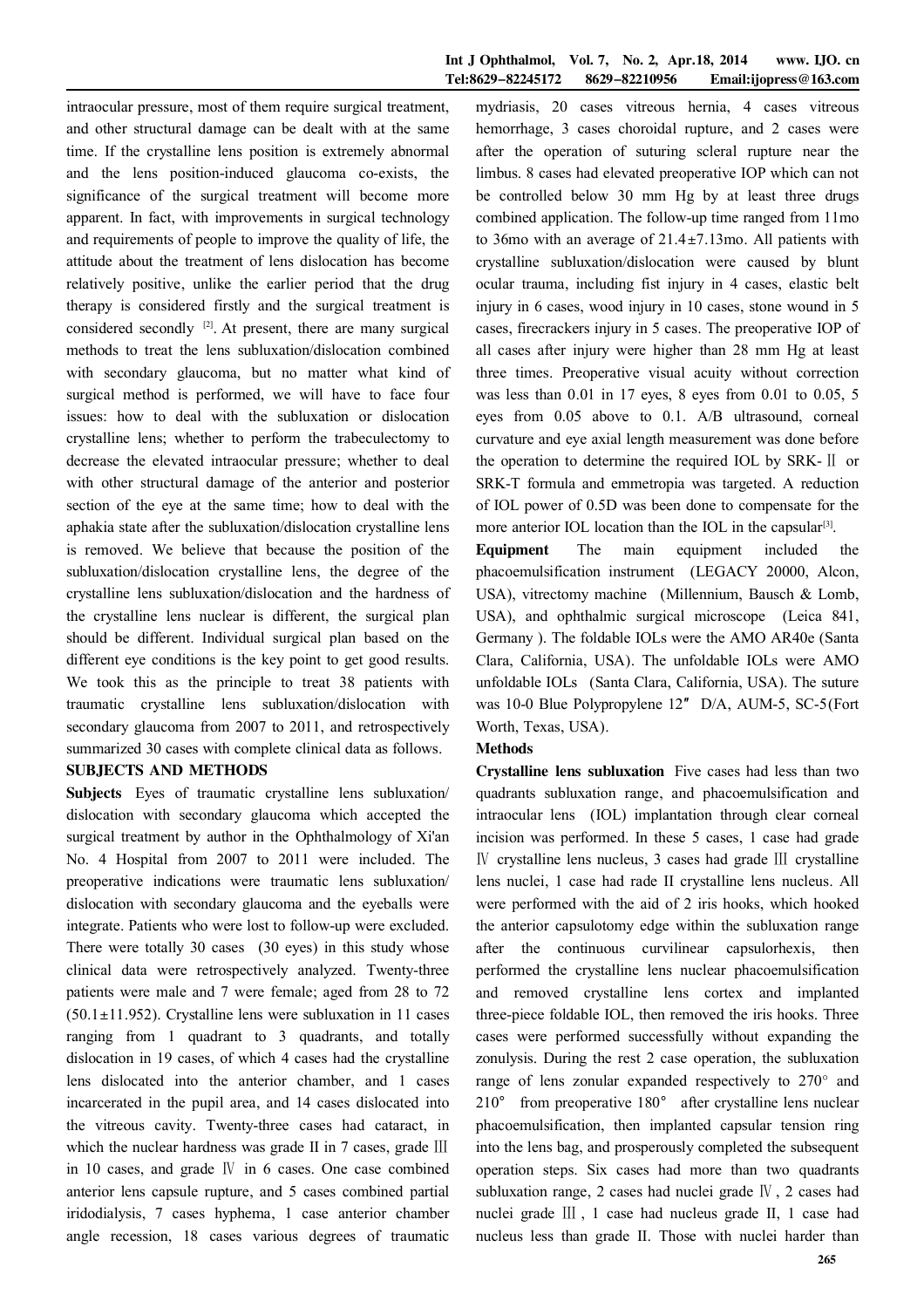grade Ⅲ underwent the intracapsular cataract extraction through the scleral tunnel incision combined anterior vitrectomy, then implanted the unfoldable single-piece IOL and sutured the IOL haptics in the ciliary sulcus transsclerally under the condition of continuous anterior chamber irrigation. The procedure to suture the IOL in the ciliary sulcus: separately made a triangle lamellar scleral flap on inferior temporal and superior nasal or inferior nasal and superior temporal exactly  $180^\circ$  diagonally apart just behind the cornea limbus, and lens suture needle penetrated the eye wall vertically 2 mm posterior to the limbus just under the superior temporal or superior nasal scleral flap into the center of the eye, and then maintained parallelly with the iris plane and penetrated the eye wall vertically 2 mm posterior to the limbus under the inferior nasal or inferior temporal scleral flap just *via* the pupillary center. Drew out the intraocular part of the suture through the main incision, then cut this suture part in the middle of it. The part from inferior binded the inferior IOL haptic just between the middle and the lateral 1/4 of the haptic, and the part from superior binded the superior IOL haptic as the inferior one. Implanted the IOL through the main incision and pulled the superior and inferior sutures to positioned the IOL centrally and without obliquity, then separately tied the superior and inferior sutures on the lamellar sclera just beneath the triangle lamellar scleral flap. Finally, we respectively sutured the superior and inferior triangle lamellar scleral flaps. The rest two cases with grade II and less than grade II nucleus underwent the lensectomy with the continuous intracapsular irrigation though peripheral transparent cornea incision, then underwent the anterior vitrectomy though peripheral transparent cornea incision with the continuous anterior chamber irrigation, then implanted the three-piece foldable IOL through transparent cornea incision and sutured the IOL haptics in the ciliary sulcus under the condition of continuous anterior chamber irrigation. The fixation method was as follows: 3.2 mm transparent corneal incision was performed at 11:00 cornea limbus. Separately made a triangle lamellar scleral flap on inferior temporal and superior nasal or inferior nasal and superior temporal exactly 180° diagonally apart just behind the cornea limbus, and lens suture needle penetrated the eye wall vertically 2 mm posterior to the limbus just under the superior temporal or superior nasal scleral flap into the center of the eye, and then maintained parallelly with the iris plane and penetrated the eye wall vertically 2 mm posterior to the limbus under the inferior nasal or inferior temporal scleral flap just via the pupillary center. Drew out the intraocular part of the suture through the main incision, then cut this suture part in the middle of it. The three-piece foldable intraocular lens was set in a IOL injector and push forward to only expose 1/4 of the inferior haptic, and the suture from inferior binded the inferior IOL

haptic just between the middle and the lateral 1/4 of the haptic, then injected the three-piece foldable IOL through transparent cornea incision and the superior haptic was exposed out of the cornea incision, and the suture from superior binded the superior IOL haptic as the inferior one. Then pulled the superior and inferior sutures to positioned the IOL centrally and without obliquity, then separately tied the superior and inferior sutures on the lamellar sclera just beneath the triangle lamellar scleral flap. Finally, we respectively sutured the superior and inferior triangle lamellar scleral flaps. The trabeculectomy was not performed in all these 11 cases.

Crystalline lens dislocation into the anterior chamber and pupil incarcerated There were 5 cases in this group. One case had grade Ⅳ crystalline lens nucleus, 2 cases had grade Ⅲ crystalline lens nuclei, 2 cases had less than grade II crystalline lens nuclei. Three cases with nuclei harder than grade Ⅲ underwent the intracapsular cataract extraction through the scleral tunnel incision combined anterior vitrectomy, then implanted the unfoldable single-piece IOL and sutured the IOL haptics in the ciliary sulcus through sclera incision under the condition of continuous anterior chamber irrigation. The procedure was as same as before. While 2 cases had less than grade II crystalline lens nuclei, and 1 case had the anterior capsular ruptured, then underwent the lensectomy with the continuous intracapsular irrigation though peripheral transparent cornea incision, then underwent the anterior vitrectomy though peripheral transparent cornea incision with the continuous anterior chamber irrigation, then implanted the three-piece foldable IOL through transparent cornea incision and sutured the IOL haptics in the ciliary sulcus under the condition of continuous anterior chamber irrigation. The procedure was as same as before. The trabeculectomy was not performed in all these 5 cases.

Crystalline lens dislocation into the vitreous There were 14 cases in this group. 2 cases had grade Ⅳ crystalline lens nuclei, 3 cases had grade Ⅲ crystalline lens nuclei, 5 cases had grade II crystalline lens nuclei, 4 cases had less than grade II crystalline lens nuclei. Those with nuclei harder than grade Ⅲ underwent pars plana vitrectomy combined intravitreous cavity phacofragmentation, then implanted the three-piece foldable IOL through transparent cornea incision and sutured the IOL haptics in the ciliary sulcus. At first, used the vitrectomy knob to exsect the central vitreous and the surrounding vitreous of the dislocated crystalline lens, and fully free crystalline lens, and used the phacofragmentation knob to suck the crystalline lens to the anterior vitreous cavity and phacofragmented and removed it. Then, the vitrectomy knob was used to exsect the peripheral residual vitreous. At last, implanted the three-piece foldable IOL through transparent cornea incision and sutured the IOL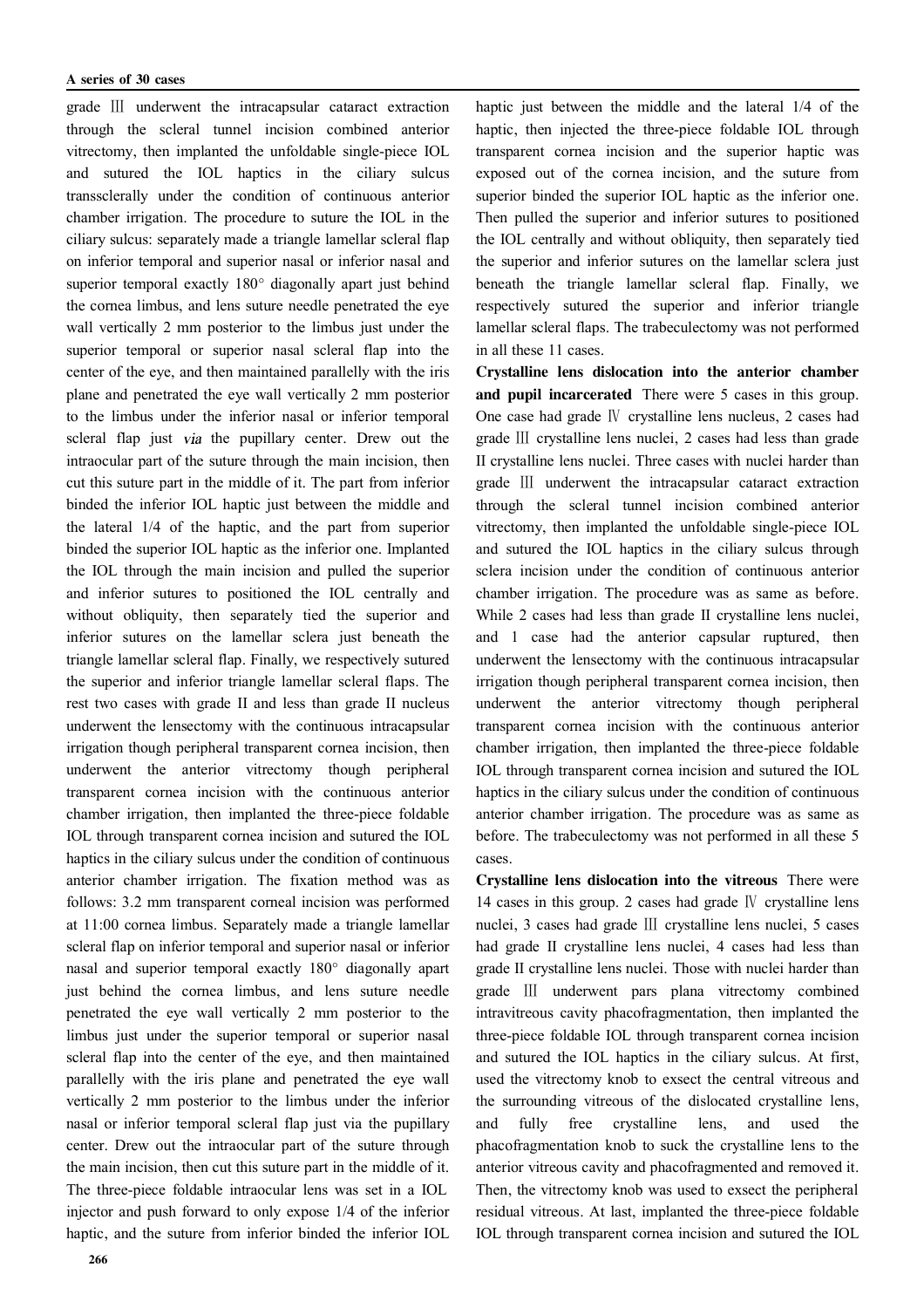loops in the ciliary sulcus as the method mentioned above, due to infusion head was fixed in inferior temporal quadrant, separately made a triangle lamellar scleral flap on inferior nasal and superior temporal exactly 180° diagonally apart just behind the cornea limbus. Examine the retina carefully, and decide whether to implement laser or cryotherapy and gas injection into the vitreous cavity. Those with nuclei less than grade Ⅱ underwent pars plana vitrectomy (PPV) combined pars plana lensectomy (PPL), then implanted the three-piece foldable IOL through transparent cornea incision and sutured the IOL haptics in the ciliary sulcus. In all the 14 cases, 3 cases combined with trabeculectomy, in which 2 patients were younger than 50y with application of mitomycin C for 2min during the operation. Three cases combined with retinal tears, and 2 cases were treated by laser while the rest one was treated by cryotherapy, then injected  $100\%C_2F_6$  0.8 mL after gas-liquid exchange. Three cases combined with choroidal rupture without any special treatment.

Postoperative treatment Compound tropicamide eye drops, compound tobramycin and dexamethasone eye drops and levofloxacin eyes drops were given alternately 4 to 6 times a day after the operation. Implemented daily examinations included visual acuity, slit lamp examination of cornea, the situation of anterior chamber and the intraocular lens, fundus examination and monitoring of intraocular pressure.

#### RESULTS

The follow-up time lasted 11mo to 3y with an average of  $21.4 \pm 7.13$  mo. There were no intraoperative complications in our case series. There was no significant postoperative macular edema and no uveitis or retinal detachment in the subsequent follow-up. There was no pigment deposition on the IOL optic surface.

Visual Acuity The visual acuity without correction of all cases at the last follow-up time were as follows: 22 cases among 0.2-0.5, 8 cases above 0.5. All cases were improved to different degree compared with the preoperative [Paired samples T-test,  $t=18.441$ ,  $P<0.001$ , the pre-UA such as CF and HM were treated as 0.01, analyses were carried out using SPSS (version 13.0, SPSS Inc., Chicago, Illinois,USA)].

Intraocular Pressure Twenty-eight cases intraocular pressure maintained between 11-21 mm Hg, while 1 case IOP was 28 mm Hg at 2wk follow-up, and dropped to 18mmHg after carteolol eye drops treatment for 1 week, at last the IOP was 16 mm Hg after 4wk eye drops withdrawal. One case IOP was 32 mm Hg at 3wk follow-up (5wk after eye blunt trauma), and UBM displayed anterior chamber angle recession about  $360^\circ$ , then the trabeculectomy combined mitomycin C was performed, and the follow-up IOP stabled between 12-15 mm Hg.

Situation of Intraocular Lens This examination was performed after the pupil was dilated adequately. In all cases, 2 cases IOL position were good in 3 cases of phacoemulsification assisted by iris retractors without using capsular tension ring (CTR) and intraocular lens implantation without ciliary sulcus suture fixation, 1 case IOL was slight decentration with no symptoms detected 2mo after surgery; the IOL (lens zonulysis expanded to  $270^{\circ}$  from preoperative  $180^\circ$ , using CTR) position was slightly subluxation toward inferior temporal (right eye) detected 4mo after surgery, while the other IOL (lens zonulysis expanded to  $210^{\circ}$  from preoperative  $150^{\circ}$ , using CTR) position was good. The remaining 25 cases were treated with suture fixation of intraocular lens, and the IOL were central, while 4 cases IOL optics area were slightly obliquity.

Complications One case had postoperative choroidal detachment after the PPV and crystalline lens phacofragmentation and IOL suture fixation and trabeculectomy combined mitomycin C, and was recovery after topical and systemic application of corticosteroids for 5 days. Four cases had the postoperative corneal edema lasting more than 1 week in which 2 cases combined with choroidal rupture. These two cases corneal edema were probably relevant with the greater blunt force than the others. One patient was 72y who was the oldest in all patients, and the corneal edema lasted for 10d. The corneal endothelial counts were  $806/mm^2$  when the cornea recovered completely transparency, so the cause of severe corneal edema was probably relevant with the natural reduce of corneal endothelial counts along with age. One case corneal edema lasted for 8d happened after gas injection, and the possible reason was relevant with the postoperative prone position and transient elevation of intraocular pressure caused by postoperative slightly expansion of the gas. All 4 cases corneal edema recovered completely transparency eventually. Two cases had a little hemorrhage in the vitreous cavity after intracapsular cataract extraction combined with anterior vitrectomy and intraocular lens implantation with suture fixation, and the blood was absorbed completely 4 weeks later.

#### DISCUSSION

About the Choice of Surgical Approach Traumatic crystalline lens subluxation/dislocation is often associated with secondary glaucoma, its basic clinical manifestations are various degrees of crystalline lens subluxation/dislocation and elevated intraocular pressure. The choice of surgical approach is also tightly determined by the two major clinical manifestations.

There are many literatures about the methods to extract the subluxation/dislocation crystalline lens, such as subluxation crystalline lens phacoemulsification assisted by iris retractors<sup>[4,5]</sup>, capsular tension ring (CTR)<sup>[6,7]</sup>, modified CTR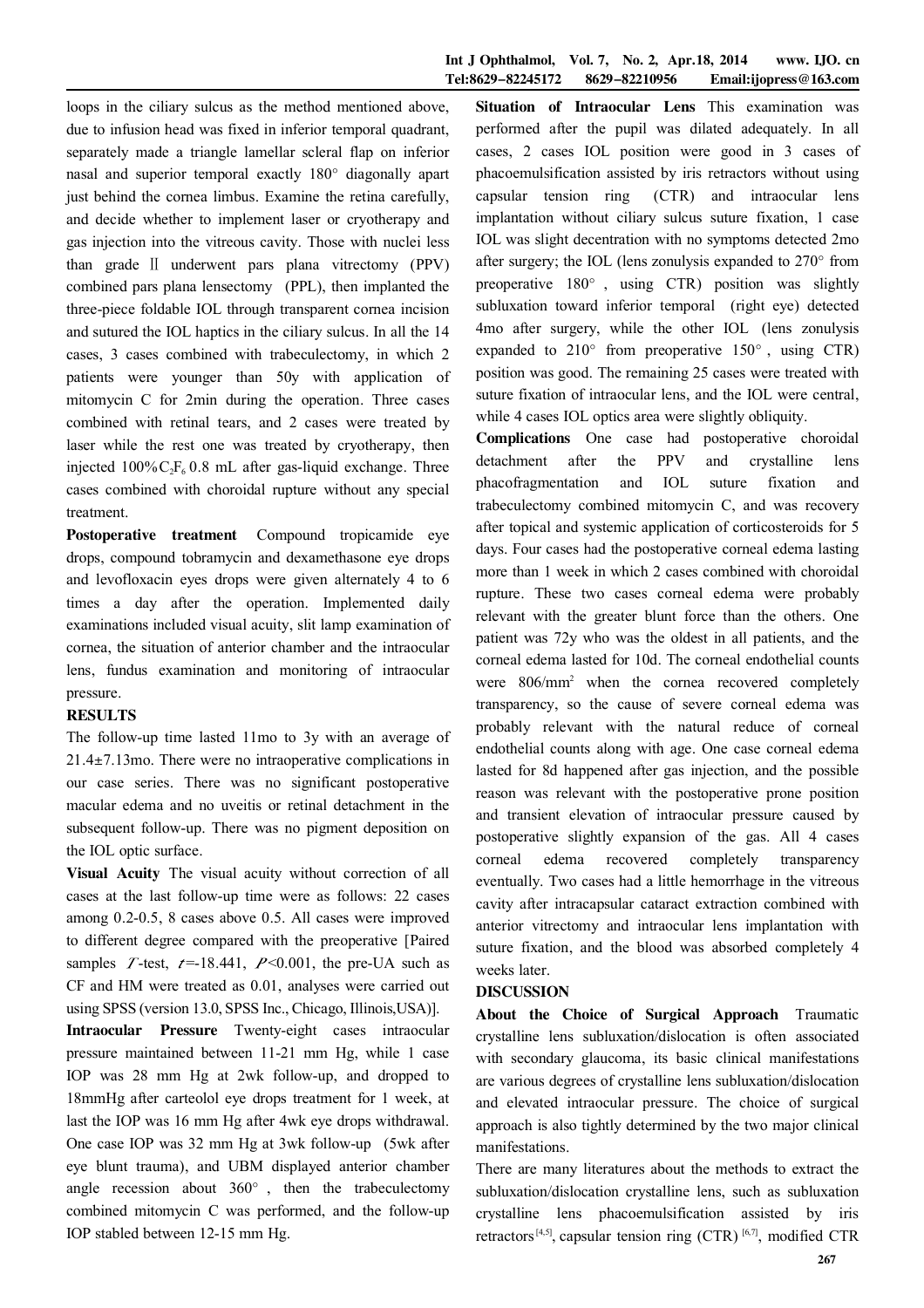with single or double fixation point  $[8,9]$ , capsular tension segment  $(CTS)^{[10]}$  and capsular anchor device<sup>[11]</sup>, subluxation crystalline lens phacoemulsification combined anterior vitrectomy [5,12], intracapsular cataract extraction combined anterior vitrectomy [13] , lensectomy combined anterior vitrectomy, vitrectomy and intravitreal cavity lens phacoemulsification [14,15], pars plana vitrectomy combined with intracapsular cataract extraction through corneal limbus incision assisted by perfluorocarbon liquid  $[16]$ , vitrectomy combined lensectomy [17,18] , vitrectomy and intravitreal cavity crystalline lens phacofragmentation $[19]$ . The choice of surgical approach is closely related to the nuclear hardness degree and the position of the subluxation/dislocation lens. The subluxation/dislocation crystalline lens of this group of 30 cases were extracted just according to the different degree of lens position and nuclear hardness, respectively by crystalline lens phacoemulsification with iris hooks or capsular tension ring assistance, crystalline lens intracapsular extraction, lensectomy, intravitreal cavity crystalline lens phacofragmentation. The short-term results showed that the four methods were effective with few complications, and also showed the rationality of individual crystalline lens processing approach. But it should be paid attention to that 1 case IOL was slight decentration detected 2mo after surgery in 3 cases of phacoemulsification assisted by iris retractors, It indicated that phacoemulsification assisted by iris retractors be feasible, but not perfect. Furthermore, some techniques should be perfectly used during the operation to prevent the further damage to compromised zonule such as usage of dispersive viscoelastics, bimanual method of capsulorhexis using forceps and cystitome, careful cortical cleaving hydrodissection as described by Fine, Osher's slow-motion phacoemulsification technique, and more utilization of chopping techniques to make the harder nuclei become smaller to minimize capsular stress, tangential stripping motion, and usage of foldable acrylic IOL<sup>[20-23]</sup>. And it should be noted that the IOL is the best to be a three-piece foldable type because of its stronger tension and one of the IOL haptic should be placed in the midpoint of the subluxation district, another haptic in the opposite position, thus can reduce expandation of the zonulolysis although it reduces support for one haptic. There was another important case should be mentioned here. The lens zonulysis of this case expanded to  $270^{\circ}$  from preoperative 180 $^{\circ}$ , and the CTR was used, while the position was slightly subluxation toward inferior temporal (right eye) detected 4mo after surgery. It indicated that if the range of zonulolysis is larger than  $180^\circ$ , the implantation of standard CTR could not prevent the postoperative IOL subluxation/dislocation, and suture the modified CTR maybe useful [8]. About the lensectomy combined the anterior vitrectomy though peripheral transparent cornea incision, we used a 23G noodle which

connected with the irrigation bottle to insert into the crystalline lens and maintained the continuous intracapsular irrigation though a peripheral transparent cornea incision. This noodle can assist to fix the subluxation/dislocation crystalline lens and the continuous intracapsular irrigation can make sure that the nuclear and the cortex is exsected while the capsular bag is kept as more as possible, thus can prevent the fragments of the lens drop to the posterior vitreous cavity as less as possible, then the capsular bag was removed by the vitrectomy knob with the continuous anterior chamber irrigation. Although the selection principle can not be generalized, the choice of procedure based on the following understanding: iris hooks assistance crystalline lens phacoemulsification is the preferred choice when the range of subluxation is less than  $180^\circ$  before the operation. Because it does exist some difficulty to perform the aspiration of peripheral residuary cortex and posterior capsule opacification (PCO) is the most common long-term complication after the CTR was used  $[24]$ , the standard CTR has not the advantages over the iris hooks. After the IOL implanted assisted by the iris hooks, it is suggested to test IOL stability by performing a bounce-back test described by Cionni and Osher  $\left[6\right]$ . If the IOL fails to spontaneously recentrate after gentle decentration and release or the zonulolysis is larger than  $180^\circ$ , it is preferred to implant the modified CTR and suture it in the sulus where the zonulysis exists other than suture the haptic of the IOL because suturing the haptic may be difficult and increase the risk to expand the zonulolysis. When the range of subluxation is more than  $180^\circ$  and the nuclear is grade III and above, intracapsular cataract extraction is the preferred choice, thus the possible thermal damage by phacofragmentation to the corneal endothelial can be avoided although the scleral tunnel incision is larger. When the subluxation is more than  $180^\circ$  or totally dislocation to the vitreous cavity while the nuclear hardness is grade II and below, lensectomy is the preferred choice which can avoid the larger scleral tunnel incision of intracapsular cataract extraction. When the crystalline lens dislocates into the vitreous cavity and the nuclear hardness is grade Ⅲ and above, it is the preferred choice to phacofragment the crystalline lens in the anterior vitreous cavity other than to use perfluorocarbon liquid floating crystalline lens and extract it from the scleral tunnel incision, despite those reports of perfluorocarbon liquid is safe and effective  $[16,25,26]$ . But special attention should be paid to the phacofragmentation which required a distance at least 6mm above the retina to ensure that the retina is away from the phacofragmentation energy damage. As Movshovich's<sup>[26]</sup> study has shown that if the phacofragmentation head keep distance away from retinal 2 mm at the corresponding energy 50% for 45s, the energy can lead to retinal hole formation, and if the phacofragmentation head keep distance away from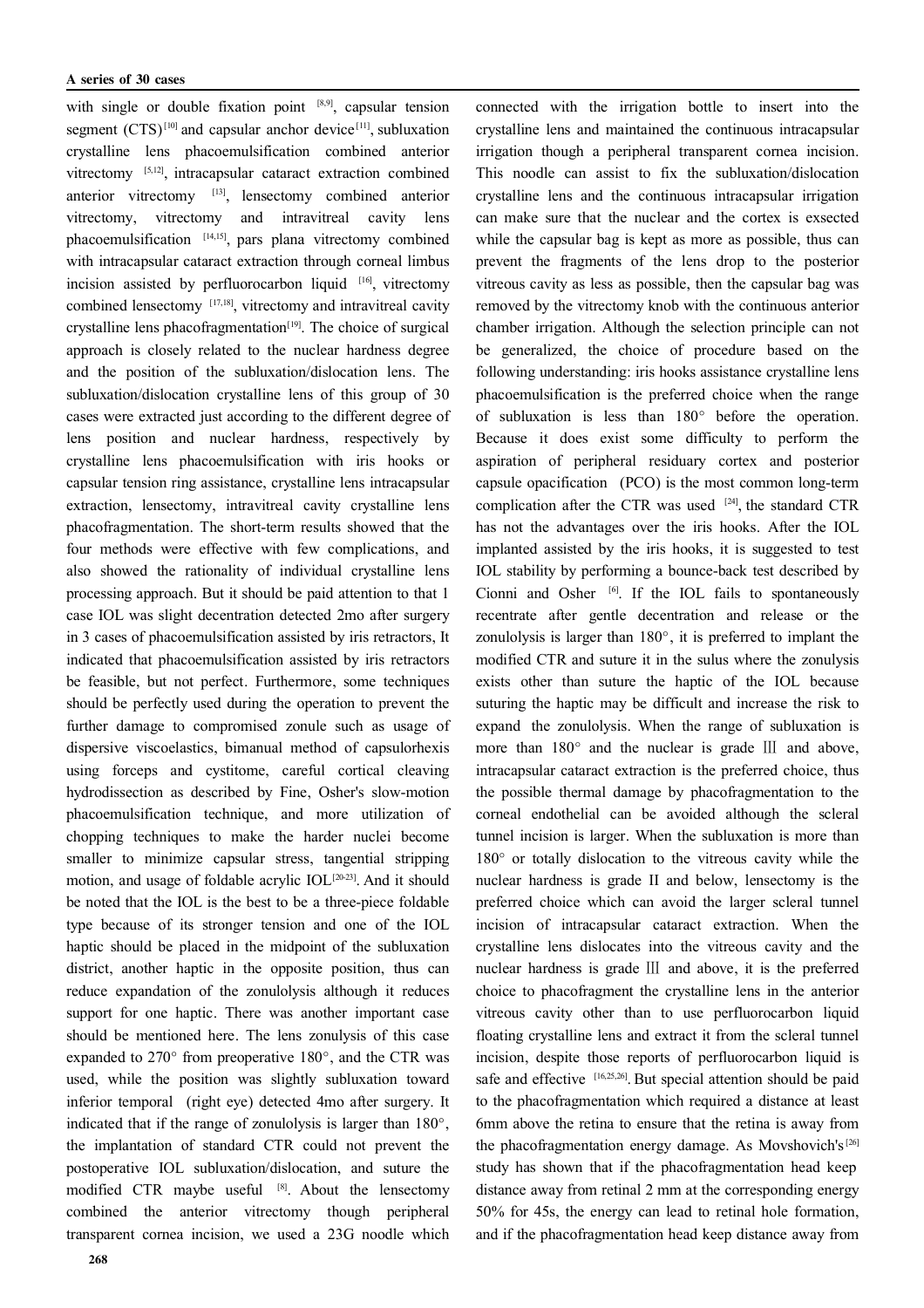retinal 4 mm at the corresponding energy 100% for 155s, the energy can lead to retinal hole formation, while the distance is more than 6 mm, electron microscope reveals no retinal injury.

Secondary glaucoma is another major clinical manifestation after the eye blunt trauma. Whether to implement trabeculectomy depends on the damage of the anterior chamber angle, but it is very difficult to know the accurate damage degree of the anterior chamber before the operation because of cornea edema and the abnormal structure of the anterior chamber impeding the gonioscopy examination and the image by UBM is also difficult to be used to judge the damage degree of the anterior chamber. So the deviation of inadequate treatment or excessive treatment is not evitable. Whether to implement trabeculectomy in this group of patients with secondary glaucoma is based on the following considerations: the possible pathogenesis of elevated IOP, the degree of the lens subluxation/dislocation, the effect of eye drops to drop the elevated IOP and the duration of the elevated IOP,  $etc.$  Although in 1 case the IOP was 32 mm Hg at 3wk follow-up (without trabeculectomy at the first operation), and UBM displayed anterior chamber angle recession about  $360^\circ$ , then the trabeculectomy combined mitomycin C was performed, and the follow-up IOP stabled between 12-15 mm Hg. It indicated that the deviation does exist between the preoperative assessment and postoperative results, but most of the patients had the postoperative intraocular pressure controlled. As it is known that the reason of the IOP elevation in crystalline lens subluxation/ dislocation after eye blunt trauma may be related to the following factors: crystalline lens dislocats into the anterior chamber or incarcerats in the pupil leading to pupillary block; vitreous hernia caused by crystalline lens subluxation/ dislocation leading to pupillary block; crystalline lens subluxation forward leading to the corresponding quadrant anterior chamber angle tending to be narrow; with the coexistence of hyphema and vitreous hemorrhage the blood cells and their detritus blinding the anterior chamber angle; coexistence of injury of the anterior chamber angle, the recession of the anterior chamber angle, trabecular meshwork inflammation, edema and so on. Most of the secondary glaucoma with crystalline lens posterior dislocation is due to vitreous hernia in the pupillary area leading to pupillary block, less than 1% of patients with increased intraocular pressure are caused by traumatic anterior chamber angle recession  $[27]$ . It is generally believed that the secondary glaucoma could be controlled without drugs after subluxation/dislocation crystalline lens is extracted <sup>[28-31]</sup>. If the crystalline lens subluxation is mild or there are a obvious pupillary block factors or hyphema and vitreous hemorrhage is combined or the course after the trauma is relatively short or the IOP is slightly elevated or

the IOP increased significantly but can be effectively controlled after the preoperative drug therapy, the trabeculectomy is suggested not to be combined with. While the crystalline lens dislocates into the vitreous cavity and the preoperative intraocular pressure can not be effectively controlled after drug treatment, the trabeculectomy may be combined with. As the elevated intraocular pressure caused by traumatic anterior chamber angle recession may have a certain lag, the postoperative follow-up of intraocular pressure appears particularly important in order to prevent the missed-diagnosis of the traumatic anterior chamber angle recession associated with the lens dislocation. UBM combined with gonioscope will be useful to make earlier diagnosis after the first operation.

In addition, traumatic crystalline lens dislocation may also be associated with other complications which should be dealt with carefully.

About the Primary Intraocular Lens Implantation About whether the IOL is implanted in primary surgery for crystalline lens subluxation/dislocation once was controversial <sup>[32]</sup>. With the improvement of technology and constant updates of equipments, the feasibility and safety of the primary IOL implantation combined multiple operations were verified again and again<sup>[33-36]</sup>. Particularly, Senn *et al*<sup>[37]</sup> reported that combined surgery in selected patients was a safe and effective approach compare with sequential surgery by a well-controlled, random compare study. Sometimes it is difficult to suture intraocular lens in the sulus during the subsequent surgery because the vitreous cavity is filled with aqueous instead of the vitreous body and the stable intraocular pressure is hard to be maintained in a stable level, and the risk of the suprachoroidal hemorrhage is increased, while the primary IOL implantation is implemented under the condition of maintaining the anterior/posterior perfusion and the stable intraocular pressure is easy to be maintained in a stable level with less operative risks, less operative times and less operative costs. Primary intraocular lens implantation can early improve visual acuity, early restore binocular single vision, and the intraocular pressure is better maintained during the operation and the complications such as the eyeball collapsing and intraocular hemorrhage  $etc.$  can be avoided as least as possible. It can restore useful vision as soon as possible after the one-time operation, and can reduce the economic burden of the patients. Therefore, we tend to suture the posterior chamber intraocular lens during the first operation. But primary implantation must be based on the preoperative expectation that postoperative visual acuity can be improved to different level, if the macular injury or optic nerve contusion and other factors to prevent the enhancement of visual acuity does exist, primary IOL implantation is inappropriate. And it also should not be performed when the traumatic ocular situation is complex and the intraocular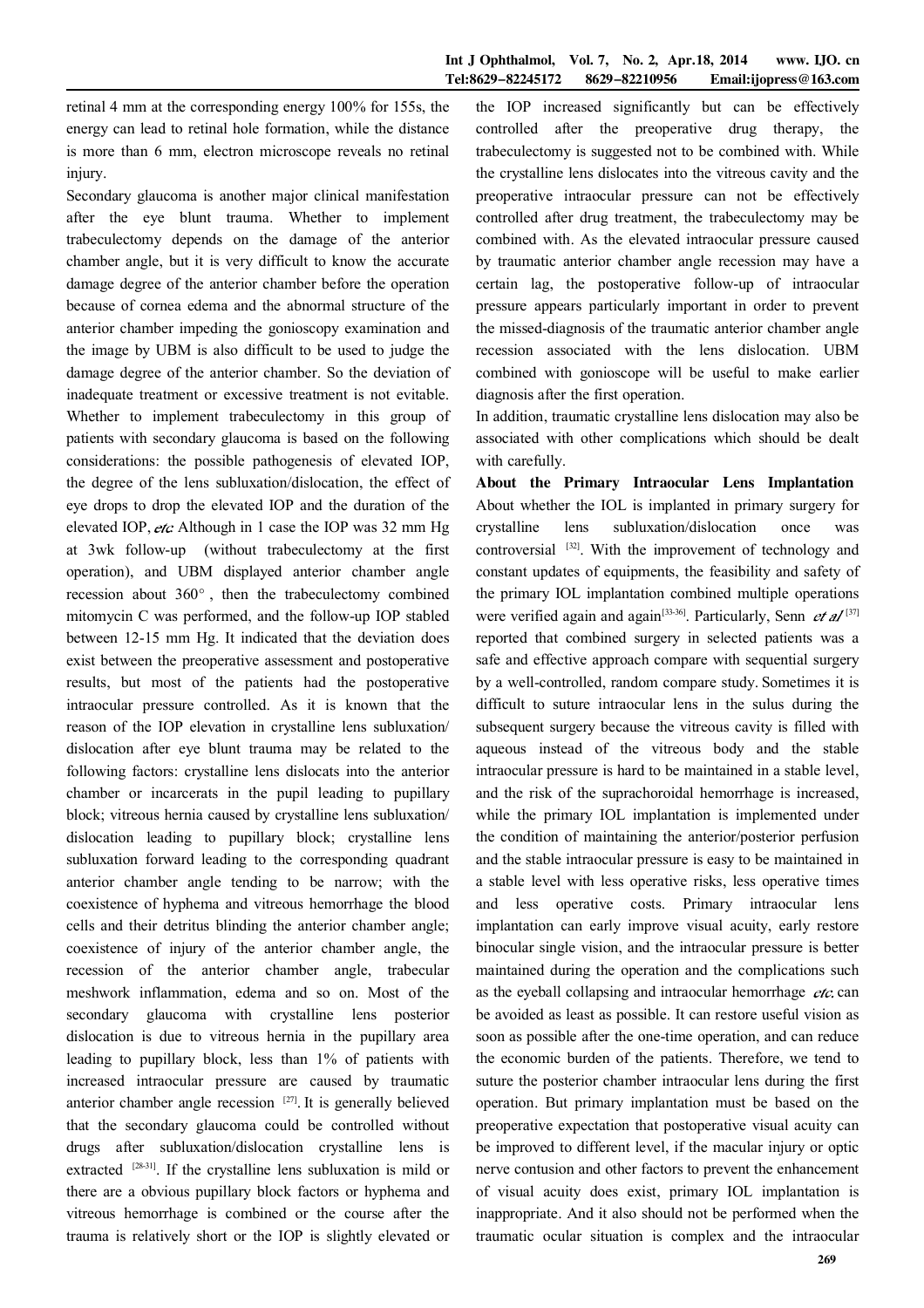inflammation is severe because postoperative intractable uveitis will occur more possibly in this situation. Due to longer operative time and more severe inflammation than two-step surgery, the postoperative treatment are very important including the anti-inflammation and mydriatic drops to ensure that synechiae of iris do not happen to interfere the fundus examination. The cases of this group were sutured IOL based on the following judgments: preoperative examination of visual electrophysiology revealed no serious optic nerve diseases; those who underwent PPV did not have severe macular injury identified by the careful examination during the operation; those who underwent anterior vitrectomy were often hit by a smaller power without obvious disturbance of the posterior segment. The results showed that the best visual acuity of all cases at the last follow-up time was improved to different degree compared with the preoperative.

There are many kinds of IOL fixation methods that can be used in the absence of the crystalline lens capsule or zonular support such as the anterior chamber intraocular lens (AC-IOL) with closed loop or rigid open 'C' loop or flexible open loop supported by the anterior chamber angle, the iris claw IOL and the iris-sutured posterior chamber intraocular lens (PC-IOL), transsclerally PC-IOL. The AC-IOLs with closed loop or rigid open 'C' loop could easily lead to corneal endothelial cell decompensation, secondary glaucoma and refractory uveitis complications  $etc.,$  and has been nearly eliminated<sup>[38]</sup>. The flexible open loop AC-IOLs are relatively commonly used currently, which have a lower rate of complications than the earlier closed loop or open 'C' loop lenses  $^{[39]}$ . The iris claw IOL is another kind of AC-IOL<sup>[40]</sup>. These two kinds of fixation have the advantages of less technical demanding and less operational time, but their long-term effects on corneal endothelium and blood aqueous barrier are still not clear, and cannot be used in the cases of marked iris tissue loss or in the cases where the anterior chamber is shallow. While the iris-sutured PC-IOLs and transsclerally PC-IOLs possess the inherent advantages of having a position more closer to the normal anatomical location of the crystalline lens [41-43]. Apart from the optical benefit of minimal aniseikonia, the complications due to improper location of the intraocular lens including the damage of the corneal endothelium and the trabecular meshwork can be avoided. Furthermore, the PC-IOLs can provide a mechanical barrier against diffusion of vasoactive substances or vitreous movement that could lead to cystoid macular edema or retinal detachment [44] . The iris-sutured PC-IOL possesses the advantages of posterior chamber fixation with less technically demanding than scleral fixation. But they cannot be used in the case of marked iris tissue loss. Moreover, the place where the haptics are sutured may give some restriction of pupillary dilation. They are thus not

that the visual acuity is slightly better than the anterior chamber intraocular lens [45-47] . Moreover such a lens has a optical diameter of 6mm, and can also be used safely in patients with moderate pupil dilation. But it is said that the suture fixation IOL in the ciliary sulcus has poor stability, and is easy to deviate from the axis center, and the incidence rate of hemorrhage during the operation or after the operation is high [48]. These complications can be reduced by the continuous improvement of the operational skills. In our study, 25 cases were treated with suture fixation of intraocular lens, and the IOL were central,while 4 cases (16% ) IOL optics area were slightly obliquity. Two case (8% ) had a little hemorrhage in vitreous cavity after intracapsular cataract extraction combined with anterior vitrectomy and intraocular lens implantation with suture fixation. There were no intraoperative hemorrhage seen in our case series. In order to overcome the disvantages that the final sutured position is not entirely predictable because that the intraocular exit point of the needle is unseen, Olsen  $et$  al<sup>[49]</sup> described a novel technique for posterior chamber intraocular lens implantation with endoscope-guided sutured, which maybe a reasonable option, but it still had the disadvantages including the learning curve, increased operative time, long-term suture stability issues, and limited availability of intraocular endoscopes. We used the 10-0 Blue Polypropylene 12″ D/A, AUM-5, SC-5 (Fort Worth, Texas, USA) suture noodle which can pass directly out of the eye from the superior corneoscleral wound to the superior corneoscleral wound, thus the sulcus positioning of the suture may be more predictable by knowing the entry point. Recently, more and more scholars pay attention to the late IOL dislocation due to breakage of 10-0 polypropylene sutures long-term after the operation. In our study, there were no IOL dislocation due to breakage of 10-0 polypropylene sutures, maybe our follow-up time was to short. There are no reports in the literature of a sutured IOL dislocation secondary to breakage of a 9-0 polypropylene suture. Price  $et$   $al$  <sup>[50]</sup> and Stewart and Landers <sup>[51]</sup> recommended that 9-0 polypropylene suture be used as an alternative to 10-0 polypropylene may reduce the IOL dislocation due to breakage of polypropylene sutures, because it has a 60% greater tensile strength, 50% greater diameter, and a 125% greater cross-sectional area. Kumar  $et$  al  $[52]$  presented glued intrascleral fixation of PCIOL without suture, the mean duration of follow-up after surgery was  $17.5 \pm 8.5$  mo (range 12-36). Short-term results in children after glued IOL were favorable, with a low rate of complications and low rate of the clinical decentration

ideal if postoperative good fundus visualization is required. Currently the suture fixation IOL in the ciliary sulcus is still the mainstream choice of lens crystalline subluxation/dislocation surgery. Documents have showed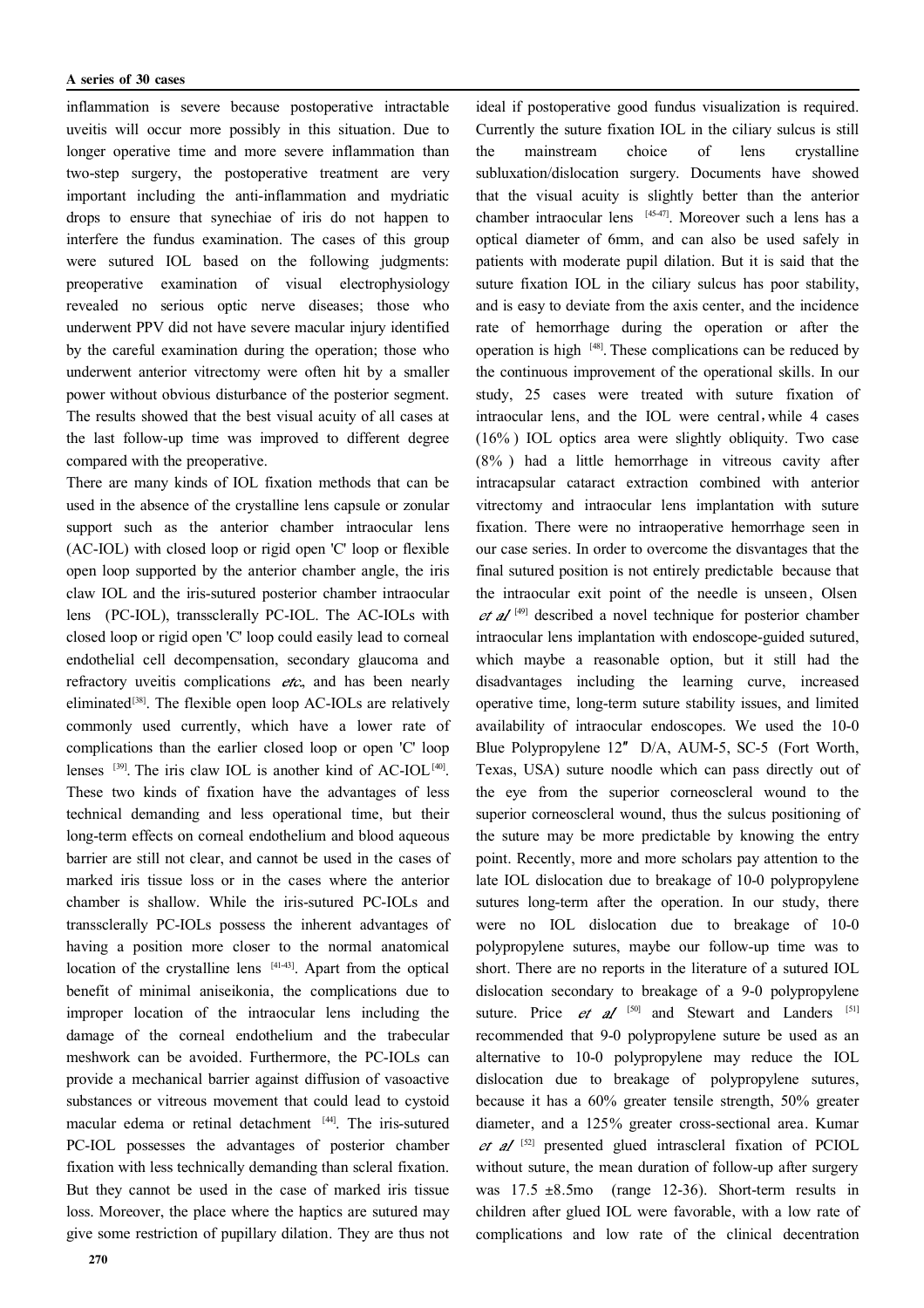(4.8% ). However, regular follow-ups are required since long-term risks are unknown.

In short, the particularity of each case should be fully considered to treat crystalline lens subluxation/dislocation associated with secondary glaucoma, and it is the key point to chose reasonable operation time and surgical methods according to the degree of crystalline lens subluxation/dislocation, the crystalline lens nuclear hardness and the coexisted complications to obtain better effect to improve the visual acuity and reduce the complications of the operation.

#### ACKNOWLEDGEMENTS

Conflicts of Interest: Wang R, None; Bi CC, None; Lei CL, None; Sun WT, None; Wang SS, None; Dong XJ, None.

#### **REFERENCES**

1 Jarrett WH. Dislocation of the lens. A study of 166 hospitalized cases. Arch Ophthalmol 1967;78(3):289-296

2 Marcus DM, Topping TM, Frederick AR Jr. Vitreoretinal management of traumatic dislocation of the crystalline lens. Int Ophthalmol Clin 1995;35  $(1):139-150$ 

3 Hayashi K, Hayashi H, Nakao F, Hayashi F. Intraocular lens tilt and decentration, anterior chamber depth, and refractive error after transscleral suture fixation surgery. Ophthalmology 1999;106(5):878-882

4 Santoro S, Sannace C, Cascella MC, Lavermicocca N. Subluxated lens: phacoemulsification with iris hooks. *J Cataract Refract Surg* 2003;29(12): 2269-2273

5 Zhong LX, Zheng DY, Sun Y. Clinical study of the auxiliary management with iris retractor for subluxated lens combined with cataract. Zhonghua Yan Ke Za Zhi 2011;47(1):45-49

6 Cionni RJ, Osher RH. Endocapsular ring approach to the subluxed cataractous lens. *J Cataract Refract Surg*1995;21(3):245-249

7 Bayraktar S, Altan T, Küçüksümer Y, Yilmaz OF. Capsular tension ring implantation after capsulorhexis in phacoemulsification of cataracts associated with pseudoexfoliation syndrome. Intraoperative complications and early postoperative findings. *J Cataract Refract Surg*  $2001;27(10)$ : 1620-1628

8 Cionni RJ, Osher RH, Marques DMV, Marques FF, Snyder ME, Shapiro S. Modified capsular tension ring for patients with congenital loss of zonular support. *J Cataract Refract Surg* 2003;29(9):1668-1673

9 Chee SP, Jap A. Management of traumatic severely subluxated cataracts. Am J Ophthalmol 2011;151(5):866-871

10 Hasanee K, Ahmed IIK. Capsular tension rings: update on endocapsular support devices. Ophthalmology Clinics of North America 2006;19 (4): 507-519

11 Assia EI, Ton Y, Michaeli A. Capsule anchor to manage subluxated lenses: initial clinical experience. *J Cataract Refract Surg* 2009; 35 (8): 1372-1379

12 Das P, Ram J, Brar GS, Dogra MR. Results of intraocular lens implantation with capsular tension ring in subluxated crystalline or cataractous lenses in children. *Indian J Ophthalmol* 2009 ;57(6):431-436

13 Secchi AG. Cataract surgery in exudative uveitis: effectiveness of total lens removal, anterior vitrectomy, and scleral fixation of PC IOLs. Eur J Ophthalmol 2008 ;18(2):220-225

14 Omulecki W, Synder A, Stolarska K. Removal of luxated crystalline

lenses by intravitreal phacoemulsification.  $K\!I\!i\!n$  Oczna 2002;104 (5-6): 377-380

15 Imai M, Iijima H, Takeda N. Intravitreal phacoemulsification with pars plana vitrectomy and posterior chamber intraocular lens suture fixation for dislocated crystalline lenses. J Cataract Refract Surg 2001;27 (11): 1724-1728

16 Shapiro MJ, Resnick KI, Kim SH. Management of the dislocated crystalline lens with a perfluorocarbon liquid. Am J Ophthalmol 1991;112  $(4): 401 - 405$ 

17 Oh J, Smiddy WE.Pars plana lensectomy combined with pars plana vitrectomy for dislocated cataract. J Cataract Refract Surg  $2010;36(7)$ : 1189-1194

18 Chaudhry NA, Belfort A, Flynn HW Jr, Tabandeh H, Smiddy WE, Murray TG. Combined lensectomy, vitrectomy and scleral fixation of intraocular lens implant after closed-globe injury. Ophthalmic Surg Lasces 1999;30(5):375-381

19 Seo MS, Yoon KC, Lee CH. Phacofragmentation for the treatment of a completely posterior dislocation of the total crystalline lens. Korean J Ophthalmol 2002;16(1):32-36

20 Fine IH. Cortical cleaving hydrodissection. *J Cataract Refract Surg* 2000;26(7):943-944

21 Fine IH, Hoffman RS. Phacoemulsification in the presence of pseudoexfoliation: challenges and options. J Cataract Refract Surg 1997; 23(2):160-165

22 Por YM, Lavin MJ. Techniques of intraocular lens suspension in the absence of capsular/zonular support. Surv Ophthalmol 2005; 50 (5): 429-462

23 Wilbrandt HR, Wilbrandt TH. Evaluation of intraocular pressure fluctuations with differing phacoemulsification approaches.  $J$  Cataract Refract Surg1993;19(2):223-231

24 Moreno-Montañés J, Sainz C, Maldonado MJ. Intraoperative and postoperative complications of Cionni endocapsular ring implantation. Cataract Refract Surg 2003;29(3):492-497

25 Omulecki W, Nawrocki J, Sempinska-Szewczyk J. The use of perfluorocarbon liquid in the surgical removal of lenses luxated to the vitreous cavity. Klin Oczna 1998;100(4):207-209

26 Movshovich A, Berrocal M, Chang S. The protective propertives of liguid perfluorocarbons in phacofragmentation of dislocated lens. Retina 1994;14  $(5) : 457 - 462$ 

27 Canavan YM, Archer DB. Anterior segment consequences of blunt ocular injury.  $Br$  10phthalmol 1982;66(9):549-555

28 Inatani M, Tanihara H, Honjo M, Kido N, Honda Y. Secondary glaucoma associated with crystalline lens subluxation. *J Cataract Refract* Surg 2000;26(10):1533-1536

29 Ma KT, Lee HK, Seong GJ, Kim CY. Phacoemulsification using iris hooks and scleral fixation of the intraocular lens in patients with secondary glaucoma associated with lens subluxation.  $Eve$  (Lond) 2008;22 (9): 1187-1190. Epub 2007 Jun 22

30 Bai HQ, Yao L, Wang DB, Jin R, Wang YX. Causes and treatments of traumatic secondary glaucoma. *Eur J Ophthalmol* 2009;19(2):201-206

31 Synder A, Latecka-Krajewska B, Omulecki W. Secondary glaucoma in patients with lens subluxation or luxation.  $K/\gamma$  Ocena 2000;102 (6): 409-412

32 Tasman W. Are there any retinal contraindications to cataract extraction and posterior chamber lens implants? Arch Ophthalmol 1986;104 (12): 1767-1768

33 Foster RE, Lowder CY, Meisler DM, Zakov ZN, Meyers SM, Ambler